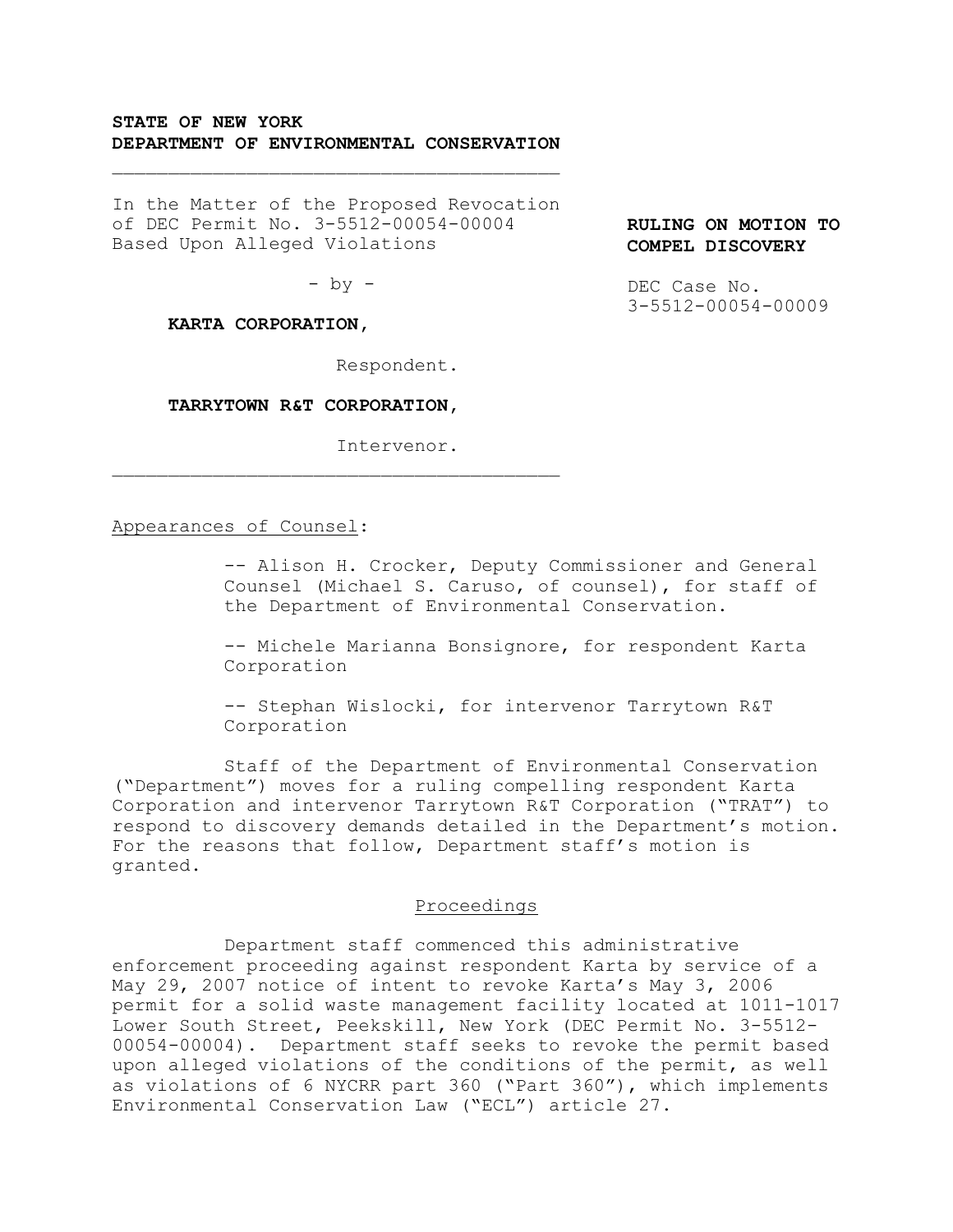At a hearing held on October 3, 2007, before the undersigned presiding Administrative Law Judge ("ALJ"), TRAT's petition to intervene was granted in part, allowing TRAT limited intervenor status (see ALJ Ruling on Motion to Intervene, Oct. 17, 2007). After the Commissioner denied Department staff's motion for leave to appeal from the October 17, 2007 ALJ ruling, the proceeding was adjourned pending reassignment of staff counsel and further discovery.

Department staff served its discovery demands on Karta's and TRAT's counsel on May 2, 2008. As mutually agreed upon by the parties in conference with the ALJ, the original deadline for response to the discovery requests was June 6, 2008. Two extensions were consented to by the parties and approved by the ALJ, with the final deadline being June 30, 2008. No further extensions were requested or granted.

Department staff provided Karta and TRAT with responses to their respective discovery demands on June 30, 2008. Karta and TRAT filed no responses to Department staff's demands on or after the June 30, 2008 deadline.

Department staff sent a letter dated July 15, 2008 to Karta and TRAT's counsel extending the response deadline to July 22, 2008. Karta's counsel indicated that discovery responses would be provided by July 24, 2008. TRAT's counsel did not respond to staff's letter. Karta provided no discovery responses on or after July 24, 2008.

On August 6, 2008, Department staff served the present motion to compel discovery on Karta and TRAT. No responses to staff's motion have been filed. On August 28, 2008, I conducted a conference call with the parties to ascertain the status of discovery. During the conference call, Karta's and TRAT's counsel offered no good cause for their failure to respond to the Department's discovery demands or the motion to compel.

## Discussion

Pursuant to the Department's Uniform Enforcement Hearing Procedures (6 NYCRR part 622 ["Part 622"]), the scope of discovery is as broad as that provided for under article 31 of the CPLR (see 6 NYCRR 622.7[a]). Except as expressly provided for in the regulations, parties may employ any disclosure device authorized by CPLR article 31 (see 6 NYCRR 622.7[b]).

A party against whom discovery is demanded may make a motion to the ALJ for a protective order in general conformance